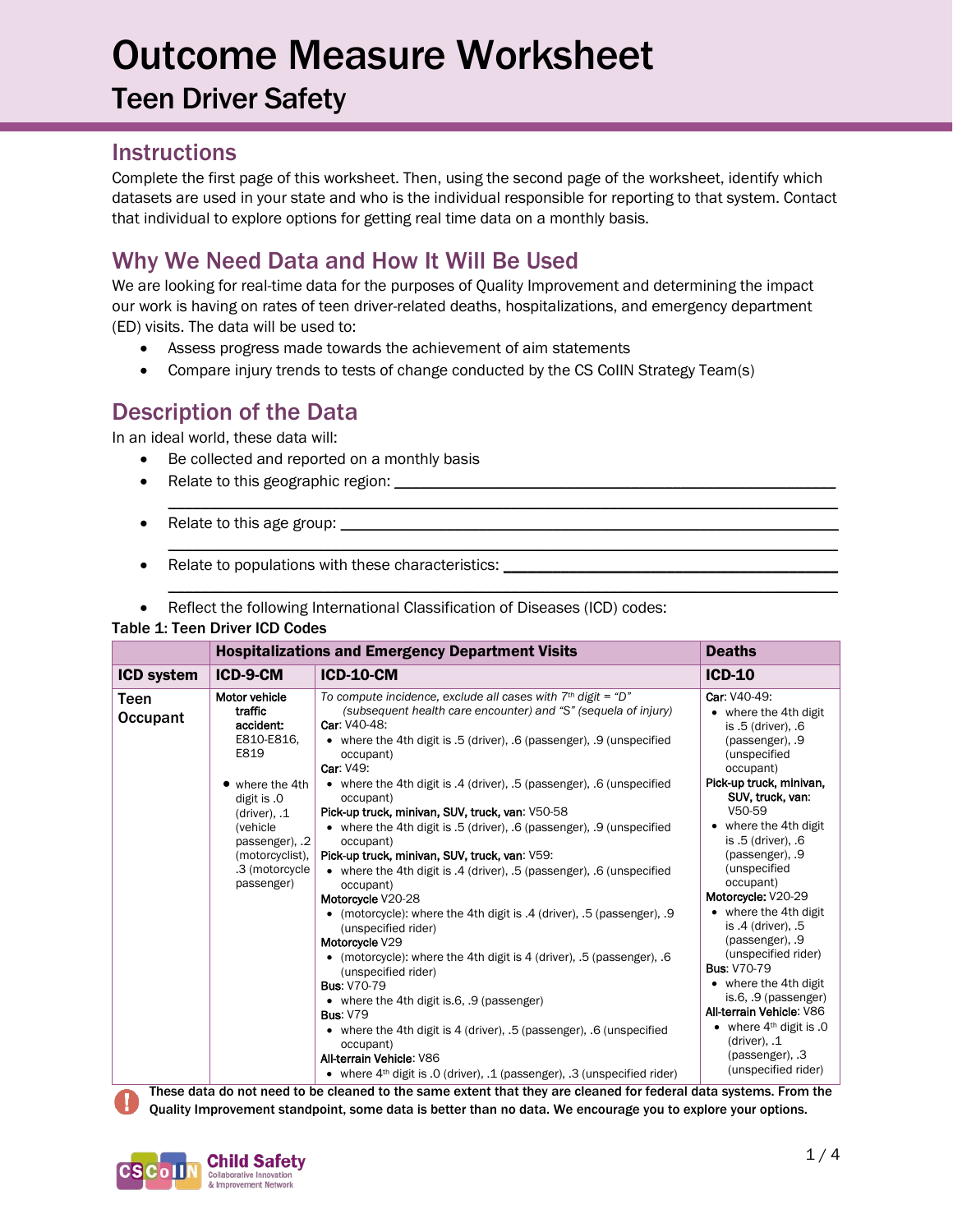Teen Driver Safety

## Who Manages Injury Datasets?

The following individuals or organizations might be able to provide you with more information about data collected and reported in your state/jurisdiction:

#### Table 2: Individuals with Access to Data

| <b>State</b><br>Epidemiologist                                                         | Name:  | <b>Phone Number:</b> |  |  |
|----------------------------------------------------------------------------------------|--------|----------------------|--|--|
|                                                                                        | Email: |                      |  |  |
| <b>Child Death</b><br><b>Review</b><br>Coordinator                                     | Name:  | <b>Phone Number:</b> |  |  |
|                                                                                        | Email: |                      |  |  |
| <b>Medical</b><br><b>Examiners or</b><br><b>Coroners</b>                               | Name:  | <b>Phone Number:</b> |  |  |
|                                                                                        | Email: |                      |  |  |
| <b>State</b><br><b>Administrator</b>                                                   | Name:  | <b>Phone Number:</b> |  |  |
|                                                                                        | Email: |                      |  |  |
| Hospital<br>Epidemiologist(s)                                                          | Name:  | <b>Phone Number:</b> |  |  |
|                                                                                        | Email: |                      |  |  |
| <b>Local Governors</b><br><b>Highway Safety</b><br><b>Association</b><br>Administrator | Name:  | <b>Phone Number:</b> |  |  |
|                                                                                        | Email: |                      |  |  |
| Other:                                                                                 | Name:  | <b>Phone Number:</b> |  |  |
|                                                                                        | Email: |                      |  |  |
| Other:                                                                                 | Name:  | <b>Phone Number:</b> |  |  |
|                                                                                        | Email: |                      |  |  |
| Other:                                                                                 | Name:  | <b>Phone Number:</b> |  |  |
|                                                                                        | Email: |                      |  |  |

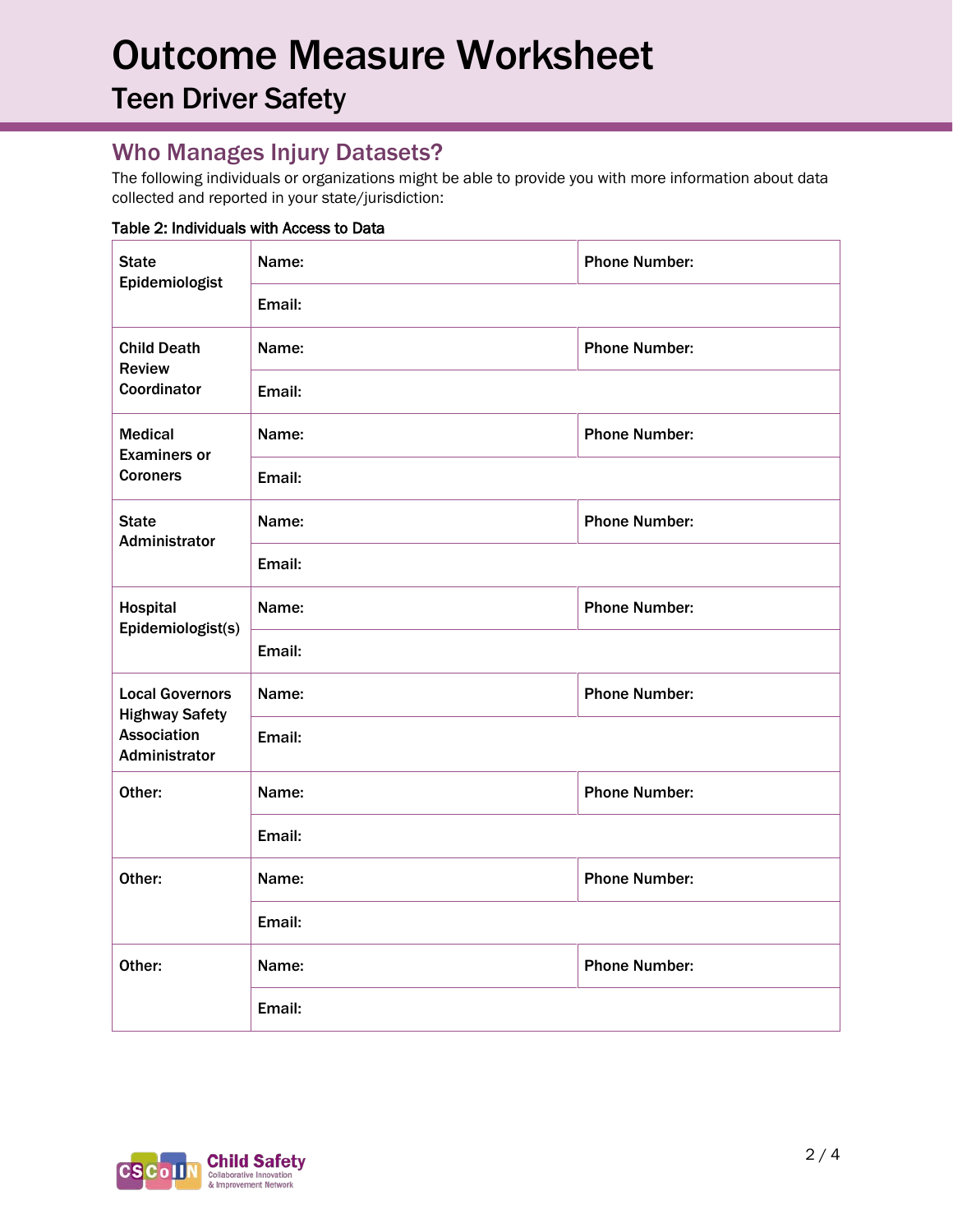Teen Driver Safety

## Injury Datasets

The following datasets contain the relevant data we are seeking on a state/jurisdiction level. You may need help from individuals in the table above to answer questions about these systems. Table 3: Data Reporting Systems

| <b>Data System</b>                                                                                  | Does your S/J, or<br>hospitals in your S/J have<br>or report to this system? | Who is responsible for<br>this system in your<br>state/jurisdiction? | Does the system<br>contain the data<br>you are looking for? |
|-----------------------------------------------------------------------------------------------------|------------------------------------------------------------------------------|----------------------------------------------------------------------|-------------------------------------------------------------|
| ED, Hospitalization and Death Data Systems                                                          |                                                                              |                                                                      |                                                             |
| <b>Healthcare Cost and</b><br><b>Utilization Project</b><br>(HCUP)                                  |                                                                              |                                                                      |                                                             |
| <b>National Emergency</b><br><b>Medical Services</b><br><b>Information System</b><br>(NEMSIS)       |                                                                              |                                                                      |                                                             |
| <b>Syndromic Surveillance</b><br><b>System</b>                                                      |                                                                              |                                                                      |                                                             |
| <b>The National Trauma</b><br>Data Bank® (NTDB®)                                                    |                                                                              |                                                                      |                                                             |
| <b>Crash Reporting System</b>                                                                       |                                                                              |                                                                      |                                                             |
| Other:                                                                                              |                                                                              |                                                                      |                                                             |
| <b>ED Visit Data Systems</b>                                                                        |                                                                              |                                                                      |                                                             |
| <b>Emergency Department</b><br>(State Emergency<br><b>Department Databases)</b><br><b>HCUP-SEDD</b> |                                                                              |                                                                      |                                                             |
| <b>National Electronic</b><br><b>Injury Surveillance</b><br><b>System</b>                           |                                                                              |                                                                      |                                                             |
| <b>National Electronic</b><br><b>Injury Surveillance</b><br>System- All Injury<br>Program           |                                                                              |                                                                      |                                                             |
| Other:                                                                                              |                                                                              |                                                                      |                                                             |